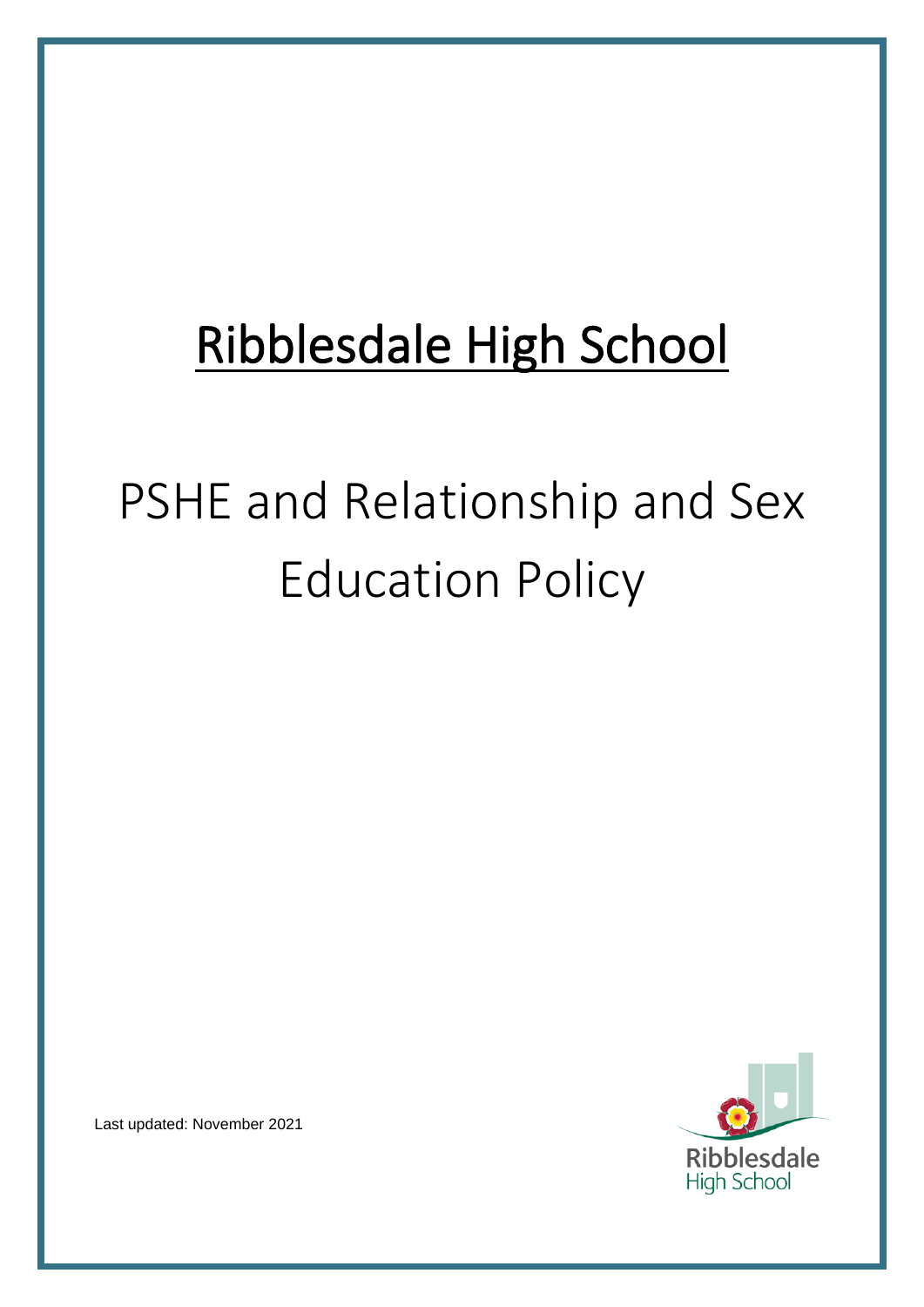## **Contents:**

[Statement of intent](#page-2-0)

- 1. Policy Aims and Rationale
- 2. Key Roles and Responsibilities
- 3. Teaching methods and learning styles
- 4. Safeguarding, reports of abuse, visitors and confidentiality
- 5. Withdrawal from RSE
- 6. Tailoring PSHE and RSE
- 7. Staff Support
- 8. Delivery of PSHE and RSE
- 9. Assessment and Monitoring
- 10. Table of content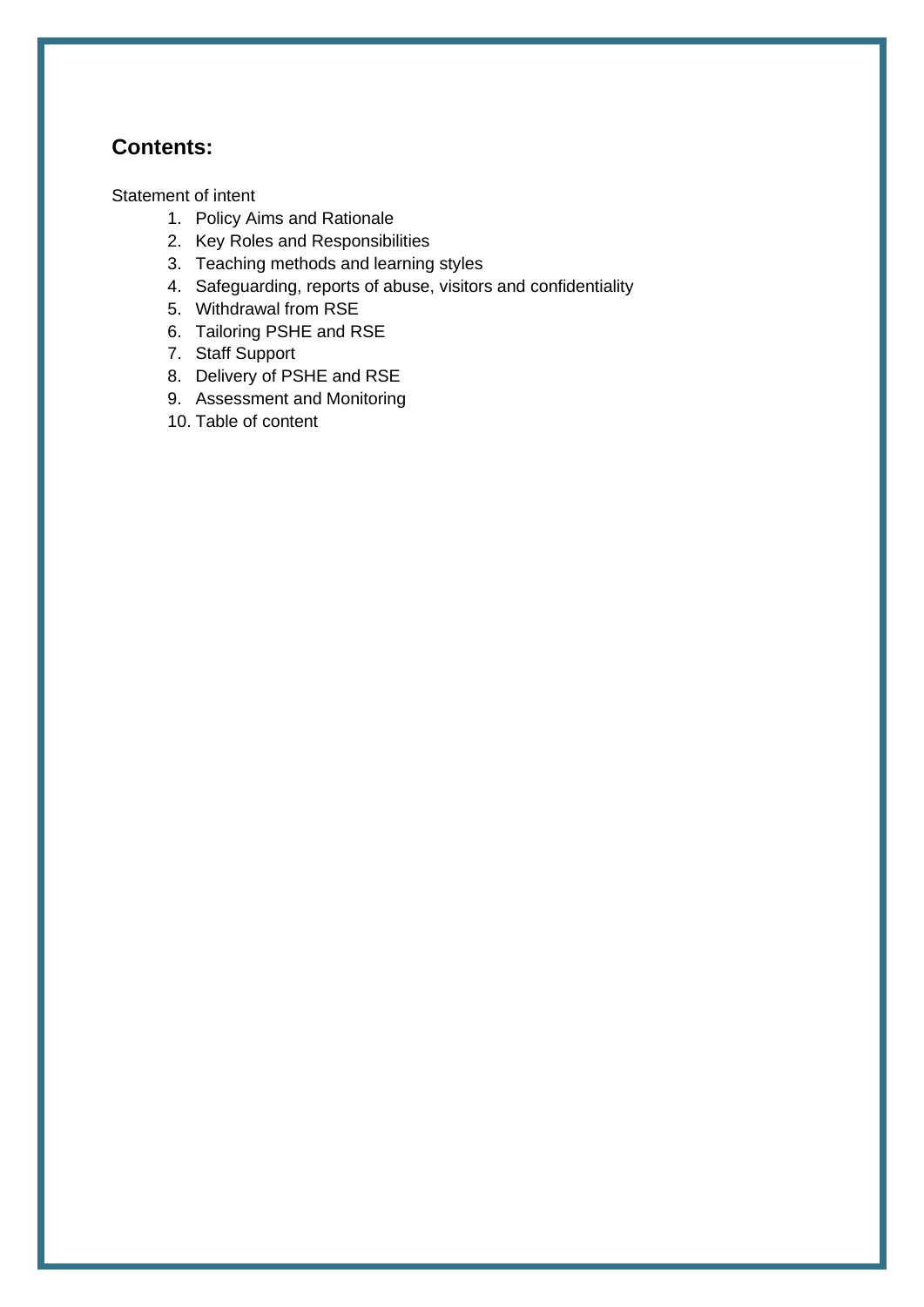## <span id="page-2-0"></span>**Statement of intent**

Ribblesdale High School believes that a strong PSHE education is important to help our pupils develop into well-rounded members of society, who can make a positive contribution to their community. Our PSHE curriculum is strongly tied to our RSE, relationships, health education and pastoral care programme.

Relationships and Sex Education (RSE) is the lifelong learning about physical, moral, social and emotional development. It is about the understanding of the importance of stable and loving relationships, respect, love and care. At Ribblesdale School RSE is delivered via the RE, PSHE, Citizenship and Science curriculum. Effective RSE is achieved through successful partnerships between health services, up to date information, understanding current trends and liaising with a range of agencies for better outcomes for pupils.

The vision for pupils, staff and others linked to our school is to always look to achieve our personal best in every aspect of school life.

- Our school is one where everyone is encouraged and supported to achieve their personal best.
- Our school is welcoming, inclusive, has a real community feel and is a place where everyone is valued.
- Our pupils and staff treat each other equitably, fairly, with kindness and with mutual respect. At all times, staff and pupils are encouraged to show a high regard for the needs and feelings of others through their actions and words.
- Our pupils and staff are enterprising and approach challenges with a 'can-do' attitude.
- The needs and interests of all pupils, irrespective of gender, culture, ability or aptitude, will be promoted through an inclusive and varied PSHE curriculum at our school.
- Our environment is safe and clean with everyone sharing responsibility for it.
- Our culture is one of continuous improvement, creativity and enthusiasm.
- Parents will be informed about the policy via the school website/portal where it, and the PSHE curriculum, will be available to read and download.
- PSHE and RSE lessons will incorporate the ethos of the Ribblesdale Way.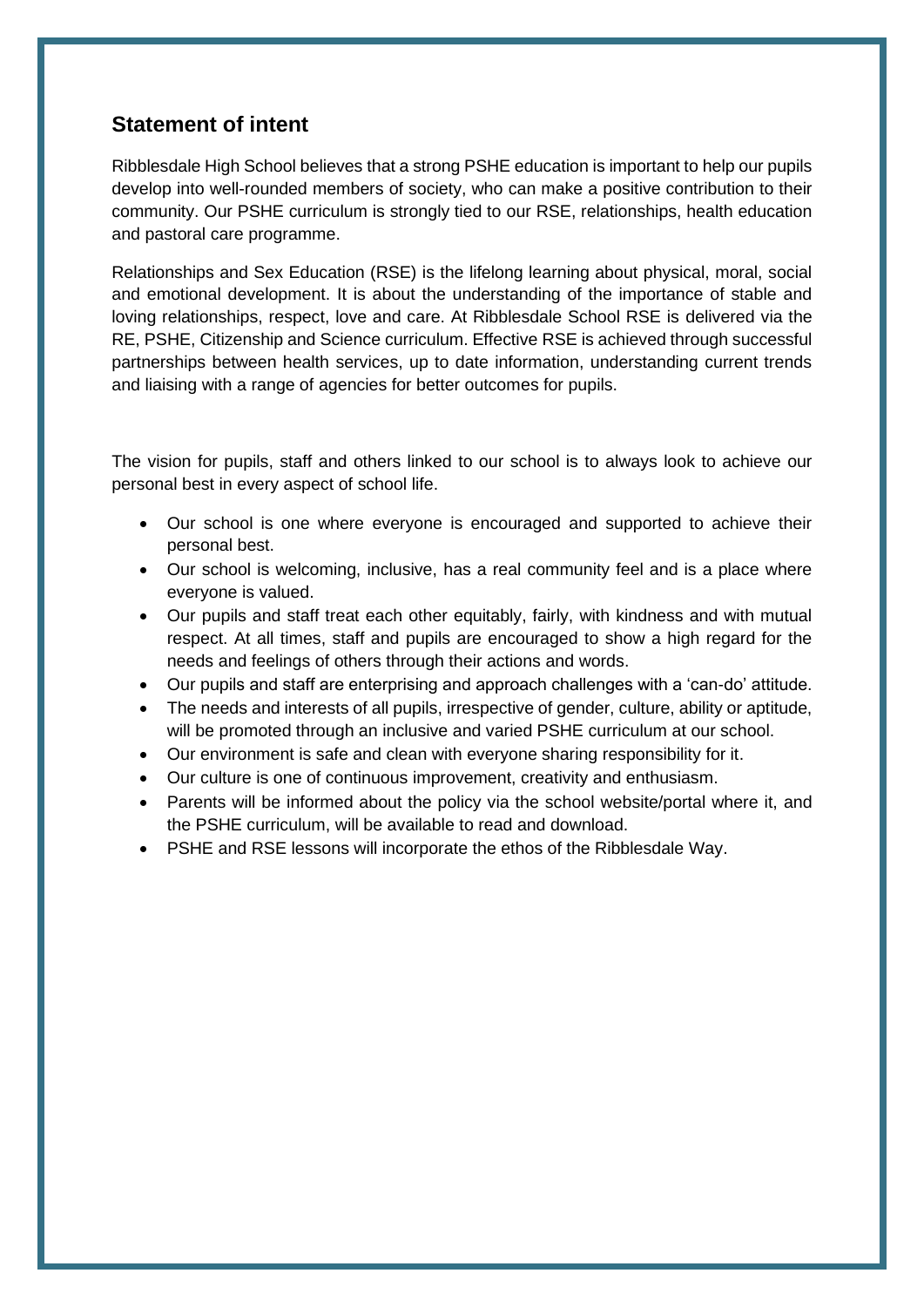## **1. Policy Aim and Rationale**

1.1.

#### *Rationale*

This policy will ensure that teachers, parents, carers and pupils know the legal requirement for PSHE and RSE and the pupils' entitlement. It also clarifies the responsibility of the governing body. This policy supports all staff in their delivery of RSE.

One of our Associate Senior Leaders and the Subject Leader for PSHE, are responsible for the promotion, monitoring and evaluation of this policy. This policy will be reviewed regularly and in line with the needs of the school population and changes in government legislation.

1.2.

This policy has due regard to legislation and statutory guidance, including, but not limited to the following:

Education Act 1996

Education Act 2002

Children and Social Work Act 2017

DfE (2019) 'Keeping children safe in education' (KCSIE)

DfE (2019) 'Relationships Education, Relationships and Sex Education (RSE) and Health Education'

1.3.

This policy will be adhered to in conjunction with the following school policies:

Complaints Procedures Policy

SEND Policy

SMAC Policy

Transgender Policy

Behaviour for Learning Policy

Bullying Policy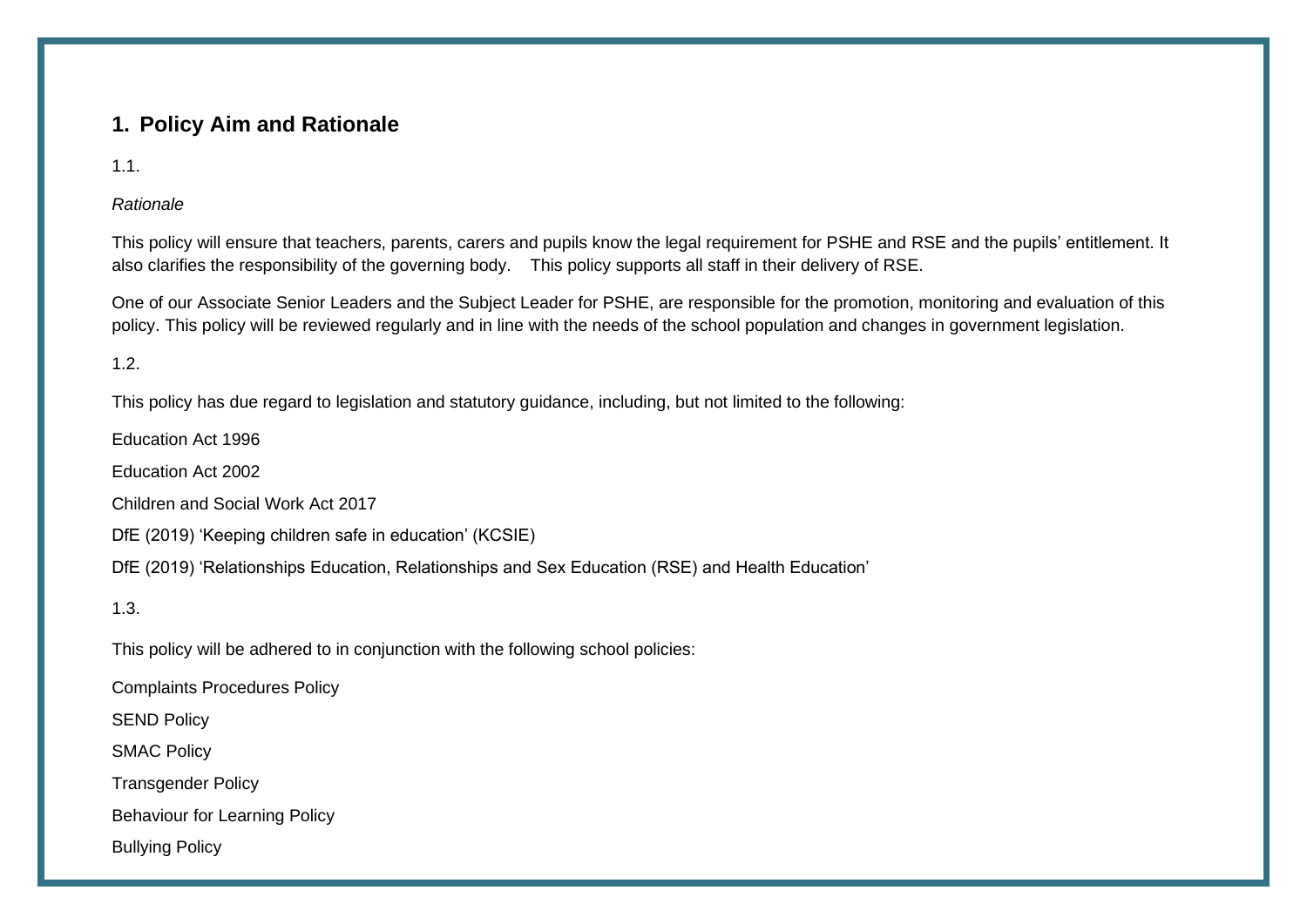Drugs Education Policy and Confidentiality Child Protection and Safeguarding Policy

#### 1.4.

This policy has been created following consultation with parents, pupils, teaching staff and school Governors.

#### Policy Aim

Ribblesdale School respects and supports the wide range of family experiences and the background of its pupils and it allows pupils to share and discuss attitudes from a range of cultural perspectives. At the same time, pupils are encouraged to respect differences and are made aware that staff have a duty to challenge prejudice such as: racism, sexism, homophobia and any prejudice shown towards members of the LGBT community. RSE is required to be taught in a moral framework and pupils will be taught these values throughout all aspects of school life and through all subjects, not just PSHE and Citizenship.

Among the values promoted are:-

Attitudes and values - learning the importance of values and individual conscience and moral considerations; learning the value of family life, marriage, and stable and loving relationships for the nurture of children; learning the value of respect, love and care; exploring, considering and understanding moral dilemmas; developing critical thinking as part of decision-making.

Personal and social skills – learning to manage emotions and relationships confidently and sensitively; developing self-respect and empathy for others; learning to make choices based on an understanding of difference and with an absence of prejudice; developing an appreciation of the consequences of choices made; managing conflict; learning how to recognise and avoid exploitation and abuse.

Knowledge and understanding – learning and understanding physical development at appropriate stages; understanding human sexuality, reproduction, sexual health, emotions and relationships; learning about contraception and the range of local and national sexual health advice, contraception and support services; learning the reasons for delaying sexual activity, and the benefits to be gained from such delay; the avoidance of unplanned pregnancy.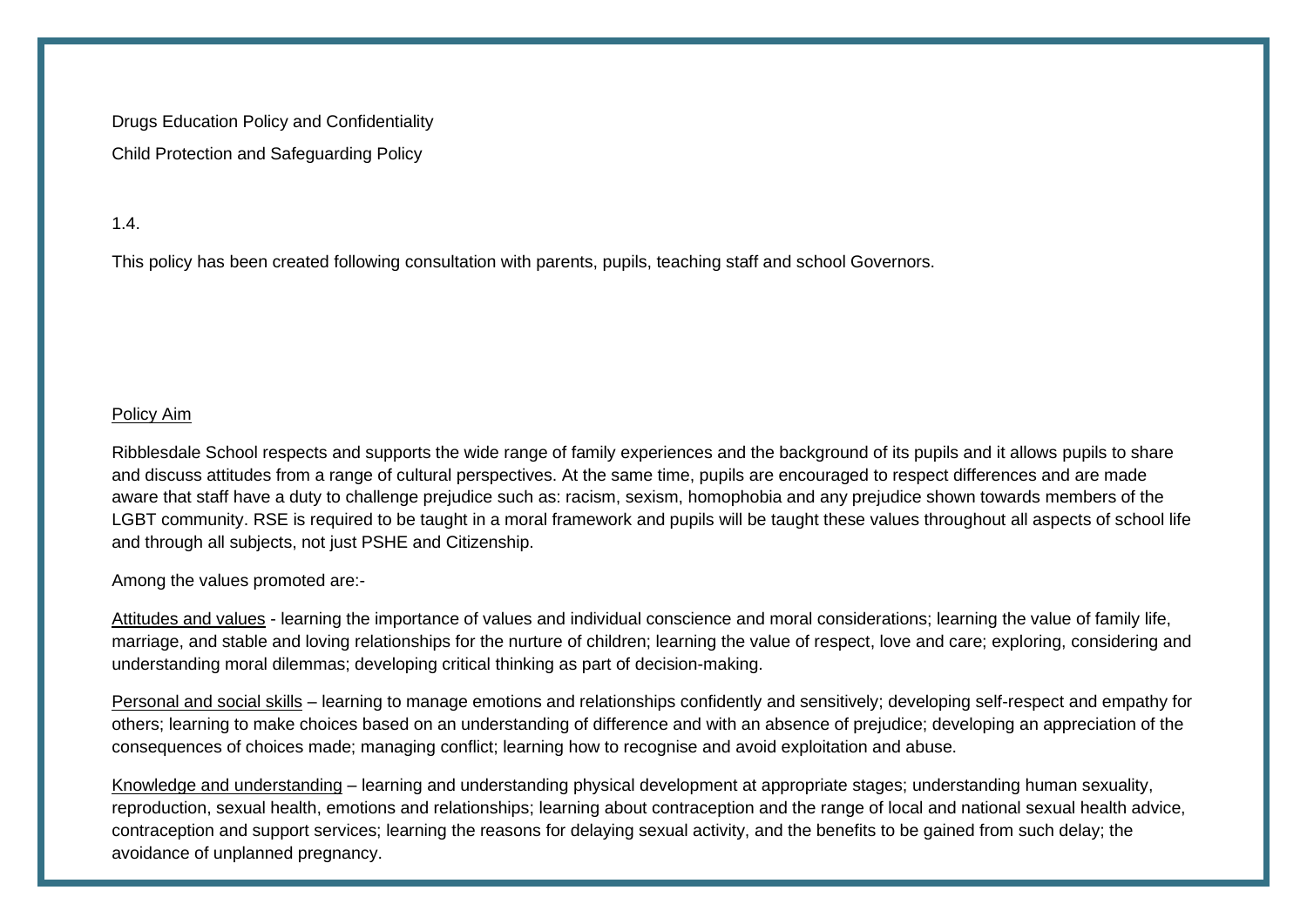#### **2. Key roles and responsibilities**

- 2.1. The Governing body has overall responsibility for the implementation of the school's PSHE and RSE Policy.
- 2.2. The Governing body has overall responsibility for ensuring that the PSHE and RSE Policy, as written, does not discriminate on any grounds, including but not limited to age, disability, gender reassignment, marriage and civil partnership, race, religion or belief, sex, or sexual orientation.
- 2.3. The Head Teacher has overall responsibility for reviewing the PSHE and RSE Policy annually.
- 2.4. The Head Teacher has responsibility for handling complaints regarding this policy, as outlined in the school's Complaints Procedures Policy.
- 2.5. The Head Teacher will be responsible for the day-to-day implementation and management of the PSHE and RSE Policy.
- 2.6. The PSHE an RSE Co-ordinator is responsible for liaising with other staff and professional agencies to devise a suitable scheme of work to ensure a comprehensive PSHE and RSE education that achieves the aims laid out in this policy.
- 2.7. The school will consult with parents to ensure that the RSE and relationships education elements of the PSHE curriculum reflect the needs and sensibilities of the wider school community.
- 2.8. The school will work with parents throughout the year and will ensure that parents are routinely kept informed about their right to withdraw their children from sex education (but not relationships or health education).
- 2.9. The school ensures that pupils are also involved in the creation of this policy through pupil voice and evaluation.

#### **3. Teaching methods and learning styles**

- 3.1. A range of teaching and learning styles are used to teach PSHE and RSE.
- 3.2. Teaching is pupil-led with an emphasis on active learning techniques such as discussion and group work.
- 3.3. Clear ground rules regarding discussions are put in place to ensure a safe, supportive and positive learning environment. Examples of discussion guidelines include rules such as:
	- $\triangleright$  Show respect for another's views, even when disagreeing with them.
	- ➢ Keep comments subject-specific, as opposed to personal.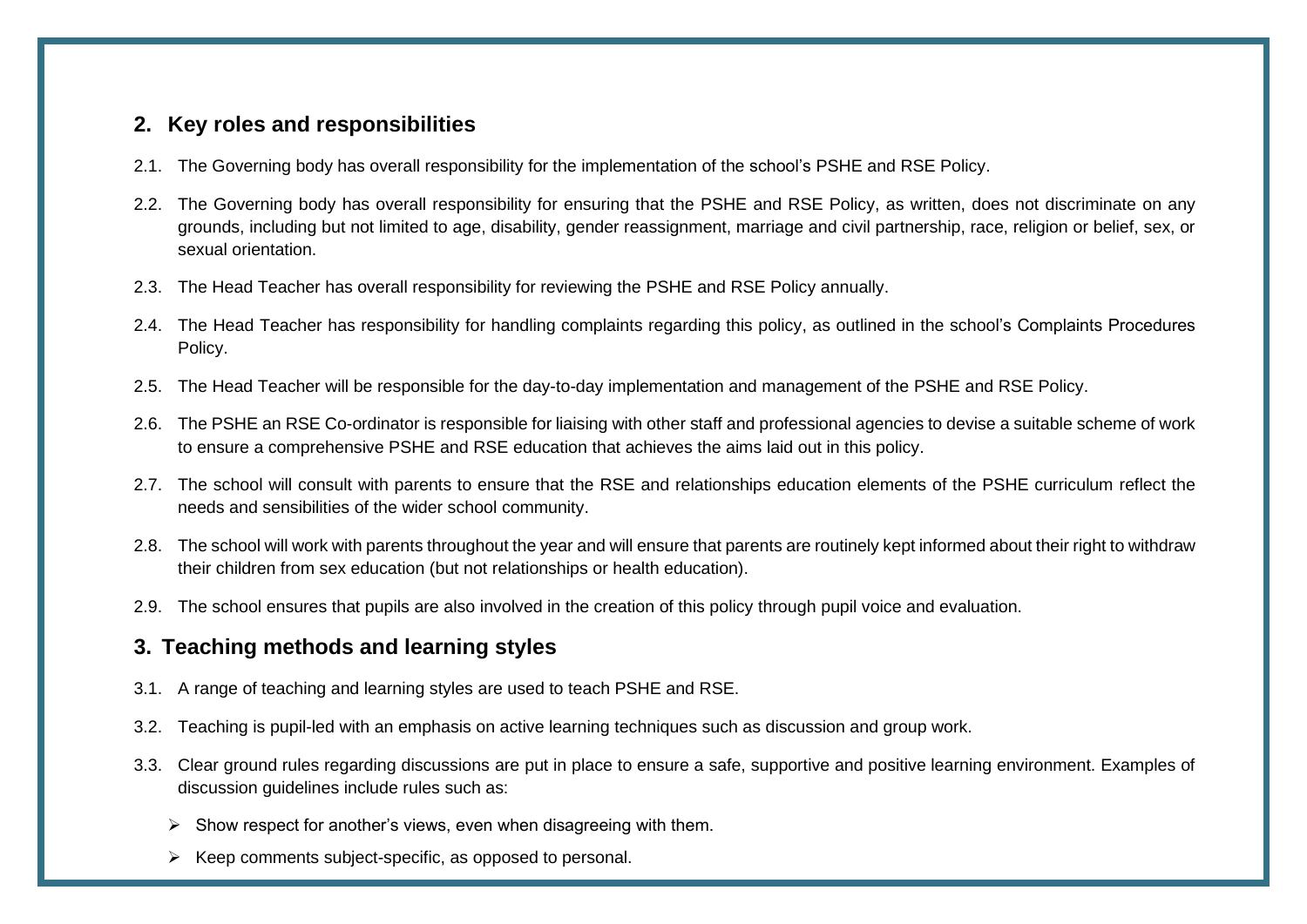- 3.4. The school uses visiting speakers to broaden the curriculum and share their real-life experiences. Any such speakers are closely monitored by the class teacher who will use their professional judgement to end a speech if they consider it to contravene any of the aims of this policy or the values of our school.
- 3.5. The school consults with the local community on matters related to PSHE to ensure that local issues are covered in lessons.
- 3.6. Pupils' questions, unless inappropriate, are answered respectfully by teachers.
- 3.7. Teachers are aware of sensitive issues that may arise out of teaching and learning about RSE.

The following are protocols for discussion based lessons with pupils:

- No one (teacher or pupil) will have to answer a personal question
- No one will be forced to take part in a discussion
- Meanings of words will be explained in a sensible and factual way

• Teachers may use their discretion in responding to questions and may say that the appropriate person to answer that question is the parent or any other trusted adult. Where a member of staff is concerned that a child protection issue is arising it is his/her responsibility to follow the school's policy in this matter and refer this to the Ribblesdale Designated Safeguarding Lead (DSL) or Deputy DSL.

## **4. Safeguarding, reports of abuse, visitors and confidentiality**

- 4.1. All staff are aware of what constitutes peer-on-peer abuse. This is likely to include, but may not be limited to, the following:
	- ➢ Bullying (including cyberbullying).
	- ➢ Physical abuse, e.g. hitting, kicking, hair pulling.
	- ➢ Sexual violence, e.g. rape, assault by penetration and sexual assault.
	- ➢ Sexual harassment, e.g. sexual comments, online sexual harassment, jokes. These may be stand-alone or part of a broader pattern of abuse.
	- ➢ Up skirting (taking a picture under a person's clothes without their awareness, with the intention of viewing their genitals or buttocks to obtain sexual gratification, or cause humiliation, distress or harm).
	- ➢ Sexting.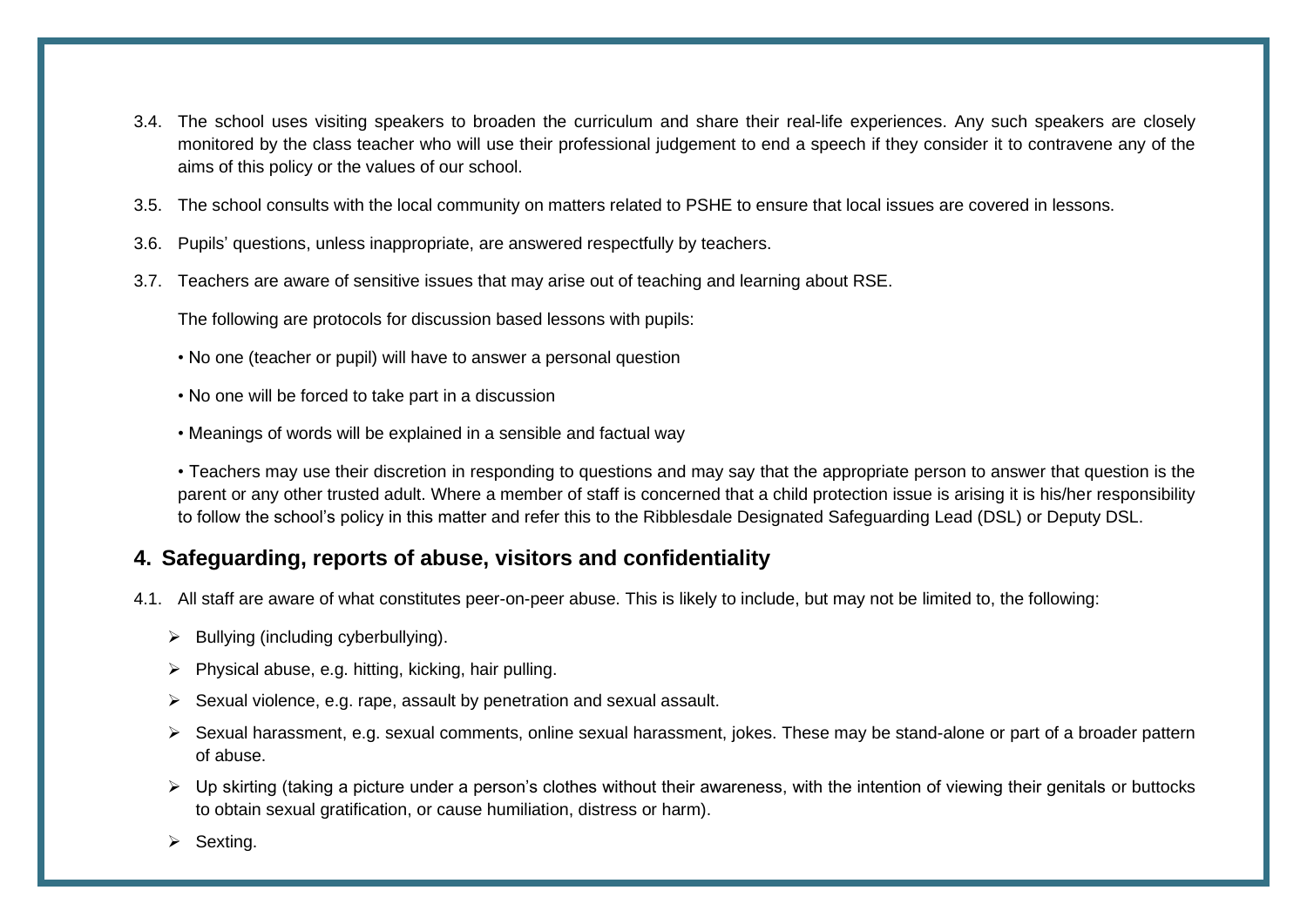- ➢ Initiation/hazing type violence and rituals.
- 4.2. All staff are aware of indicators, which may signal that children are at risk from, or are involved with serious violent crime. These may include:
	- ➢ Increased absence from school, changes in friendships/relationships with older individuals or groups, a significant decline in performance.
	- $\triangleright$  Signs of self-harm or a significant change in wellbeing.
	- $\triangleright$  Signs of assault or unexplained injuries.
	- ➢ New possessions or unexplained gifts could indicate that children have been approached by, or are involved with, individuals associated with criminal networks or gangs.
- 4.3. All staff are aware of the associated risks surrounding pupils' involvement in serious crime, and understand measures in place to manage these.
- 4.4. If staff have concerns regarding a child who may be at risk of or suffering from 'honour-based' violence (HBV) including forced marriage, they will speak to the DSL (or deputy). Where appropriate, they will activate local safeguarding procedures. As highlighted with section 74 of the Serious Crime Act 2015, in cases where female genital mutilation (FGM) appears to have been carried out, teachers must personally report this to the police.
- 4.5. Staff are aware of KCSIE advice concerning what to do if a pupil informs them that they are being abused or neglected or are witnessing abuse. Staff are also aware of the appropriate levels of confidentiality. This means only involving those deemed necessary, such as the DSL (or deputy) and children's social care. Staff must never promise a child that they will not tell anyone about a report of abuse, as this ultimately may not be in the best interests of the child.
- 4.6. The school will involve the DSL (or deputy) in anything related to safeguarding. They can potentially provide knowledge of trusted, high quality local resources, links to the police and other agencies, and the knowledge of local issues that may be appropriate to address in lessons.
- 4.7. Every lesson reinforces that, if pupils have any sensitive/personal issues or wish to talk about any of the issues raised in the lesson; they are aware of how to raise concerns or make reports to their PSHE teacher or another member of staff about this, and how this will be handled. This also includes processes when they have concerns about a friend or peer.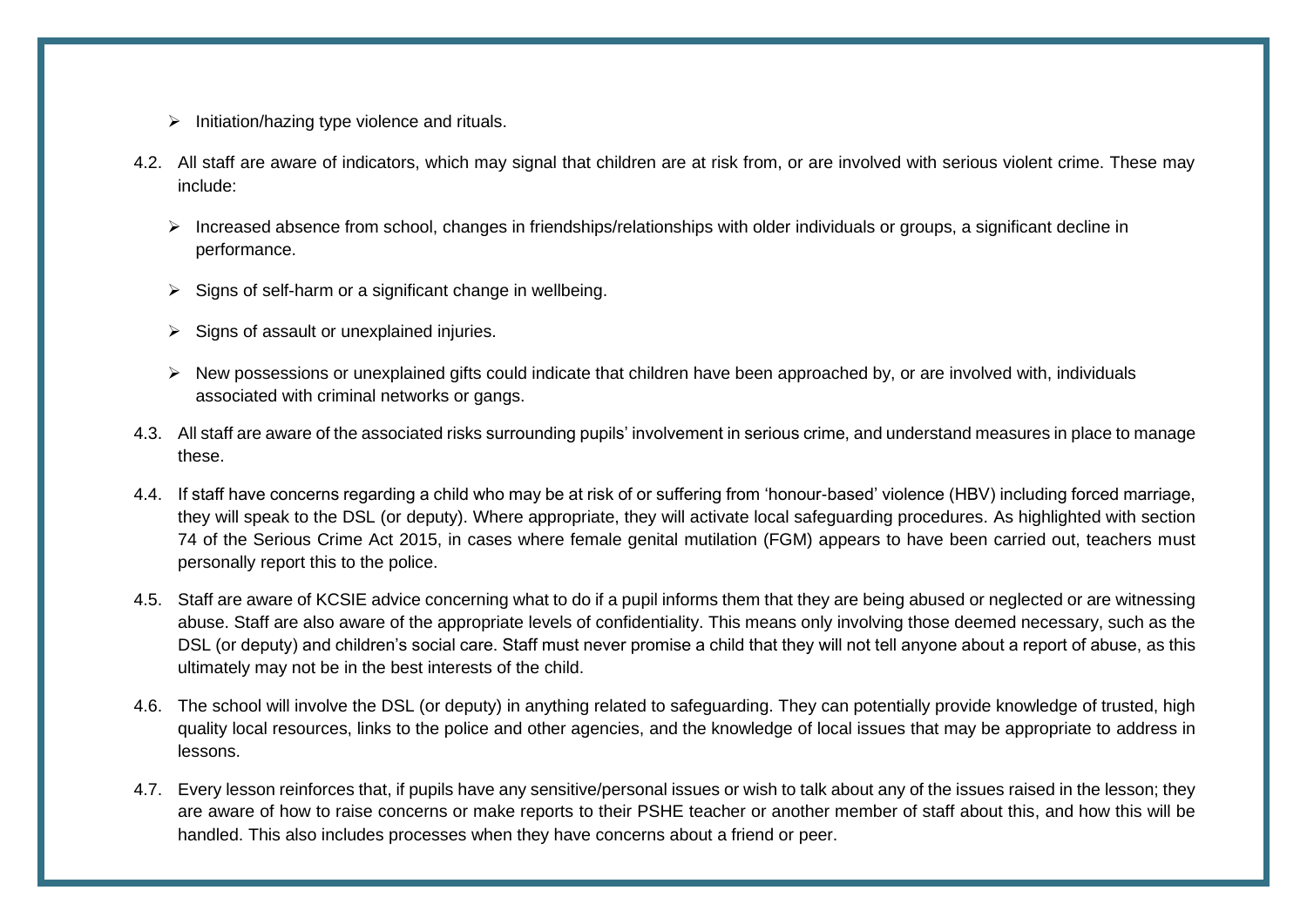#### 4.8. Visitors

It is important that pupils have access to health professionals and other local experts on issues relating to RSE. The school has built successful partnerships with a number of agencies and professional. We work closely together to plan and evaluate modules of work on issues relating to RSE. All health professionals and visitors are asked to conform to the following:

- ➢ Visitors contributing to RSE do so at the invitation of the school and will be qualified to make an appropriate contribution
- $\triangleright$  Visitors must agree with the aims of the school in delivering its policy on RSE
- $\triangleright$  When in class visitors are supervised by a teacher, who will be present at all times
- ➢ Visitors follow the school's child protection procedures if a disclosure occurs
- ➢ Visitors know and understand where their contribution fits into the school's programme for PSHE

Health services for pupils provided by the school

The school also employs a Counsellor. Pupils may be referred to the Counsellor, School Nurse or other appropriate professionals. These services are available following consultation with the Pastoral Co-Ordinator (PC) and parents may also contact the PC to make an appointment with the Counsellor or other agencies.

It is clear from Government guidelines that when not in a classroom context these professionals are covered by their own professional codes of conduct. Health professionals such as School Nurses can:

- Give one-to-one advice or information to a pupil on a health-related matter including contraception
- Exercise their own professional judgement as to whether a pupil has the maturity to consent to medical treatment including contraceptive treatment
- 4.9. The school is aware that, when teaching new subjects, topics including self-harm and suicide may be raised by pupils. Teachers recognise the risks of encouraging or making suicide seem a more viable options for pupils, and avoid material being instructive rather than preventative. To prevent this, teachers avoid giving instructions or methods of self-harm or suicide and the use of emotive language, videos or images.

## **5. Withdrawal from RSE**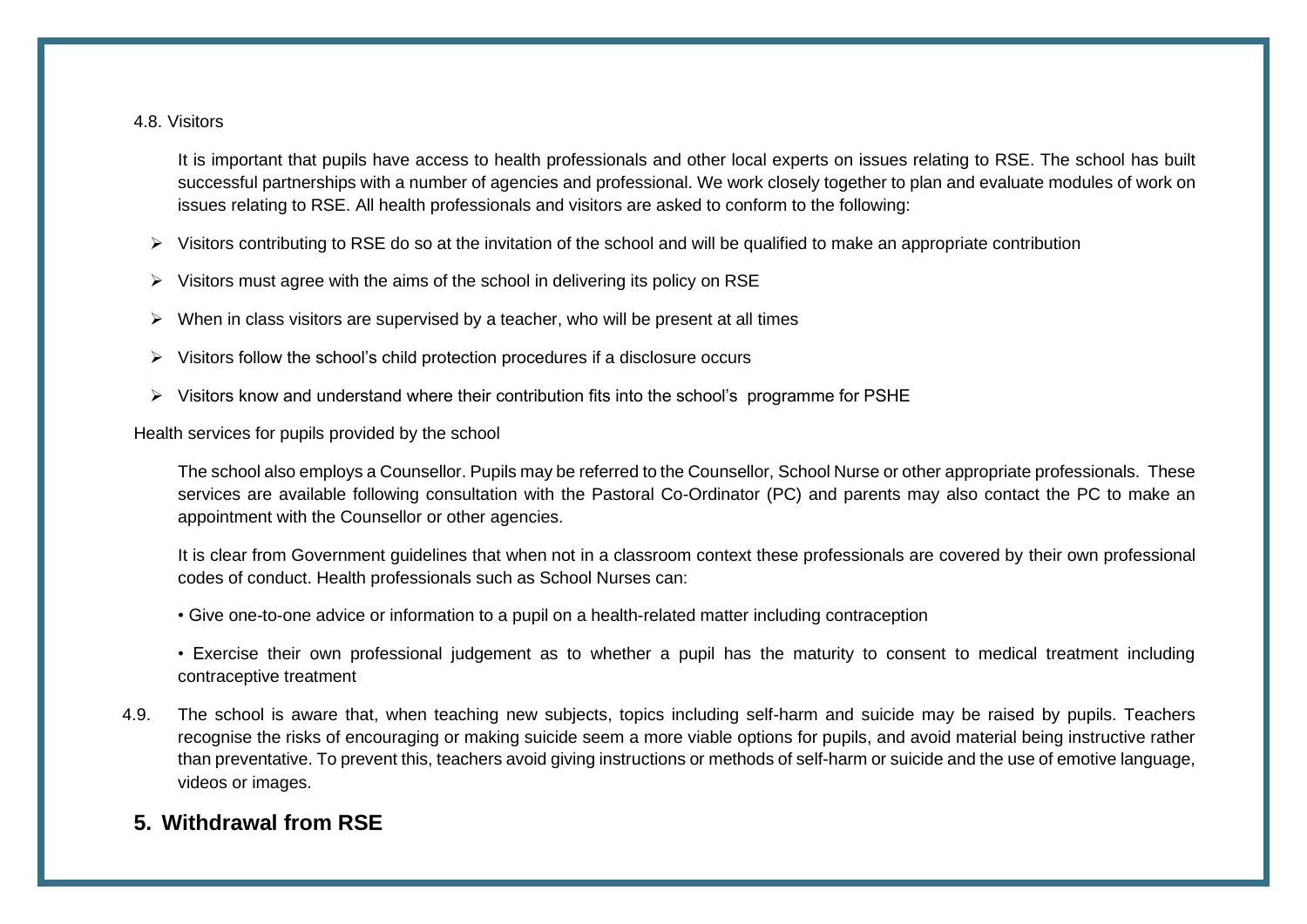Parental right to withdrawal from RSE

We believe that all pupils are entitled to a planned RSE programme. However, parents and carers have a right to withdraw their child from some aspects of RSE programme, except for those parts included in the National Curriculum for Science.

Parents/carers wanting to withdraw their child from RSE must write a letter to the Head teacher. When the Head teacher receives such a letter he, or a designated member of SLT, will invite the parents/carers to a meeting. At this meeting the school will explain clearly what our policy is and seek to accommodate the wishes and/or concerns of the parents. At all times we welcome discussion with parents/carers and aim to work together on this matter.

## **6. Tailoring PSHE and RSE**

- 6.1. The school uses discussions and other activities during initial PSHE lessons to ascertain 'where pupils are' in terms of their knowledge and understanding of various subjects. The teaching programme will then be adjusted to reflect the composition of the class with regards to this.
- 6.2. Teaching considers the ability, age, readiness and cultural backgrounds of all young people in the class and will be tailored accordingly.
- 6.3. Adaptations are made for those for whom English is a second language to ensure that all pupils can fully access PSHE educational provision.
- 6.4. All pupils with SEND receive PSHE education, with content and delivery tailored to meet their individual needs.
- 6.5 Sexuality

Pupils, whatever their developing sexuality need to feel that sex and relationships education is relevant to them and sensitive to their needs (Dfes 0116/2000). In discussing relationships and sex we make it clear that all types of loving relationships are valid. Homophobic bullying and the emotional harm and distress caused by bullying relating to sexuality is specifically addressed within PSHE curriculum in Year 9.

Any incidences of physical, verbal abuse or bullying should be logged on the school's electronic reporting system. Staff are instructed to challenge inappropriate behaviour at all times.

#### **7. Staff Support**

Staff training to Teachers /Non-Teaching Staff- PCs /School Counsellor regarding the content of the RSE Policy.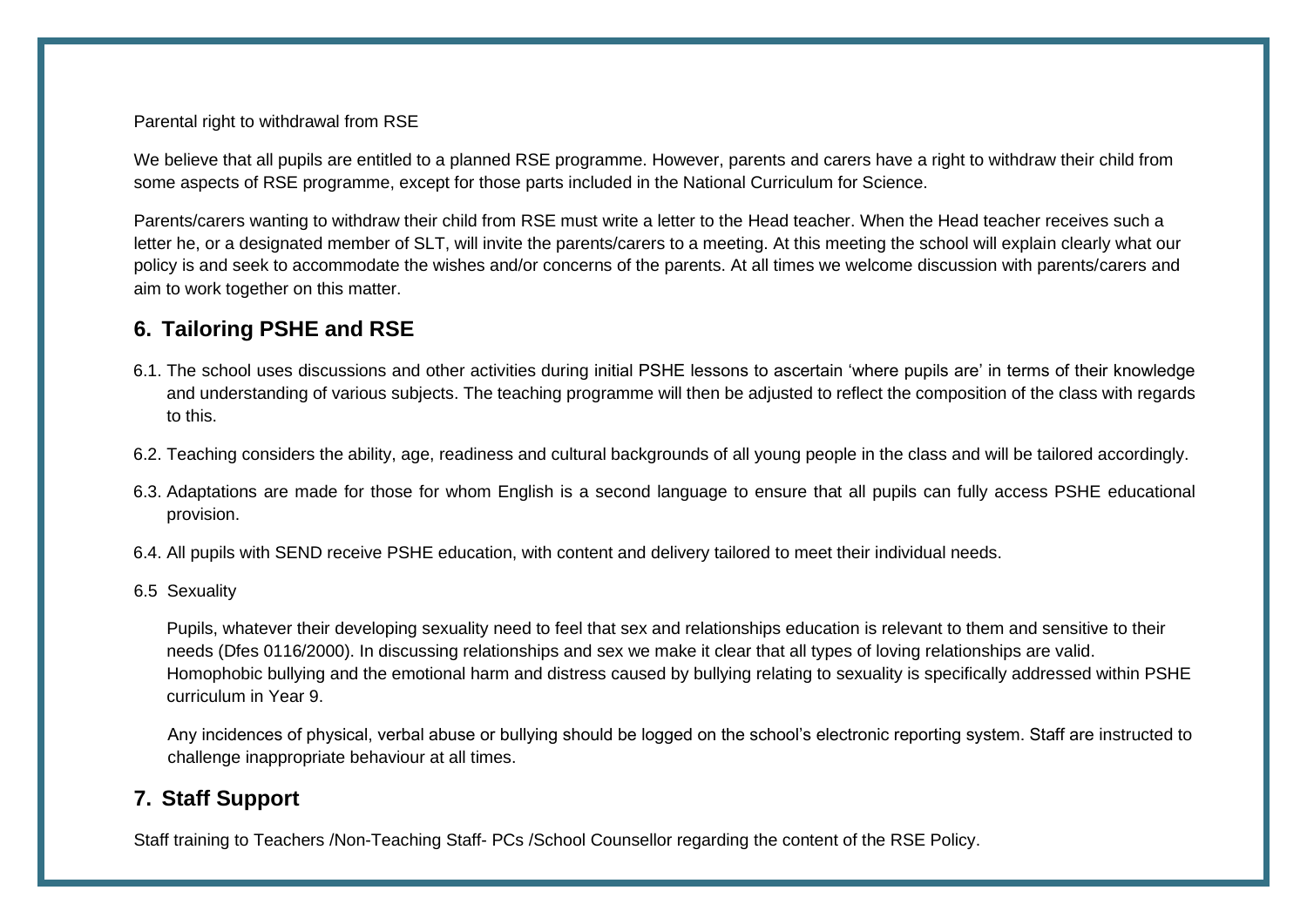Teachers have the right to opt out of teaching Sex Education. The PSHE Co-ordinator will organise alternative staff to deliver such sessions.

## **8. Delivery of PSHE and RSE**

Providers are prompted to meet the requirements of the RSE Statutory Framework.

PSHE and SRE is delivered by Form Tutors (Teaching explicit PSHE lessons), during RE and Science Lessons.

#### **HOW and where?**

See Appendix 1.

#### **9. Assessment and Monitoring**

- 9.1. The school sets the same high expectations of the quality of pupils' work in PSHE as for other areas of the curriculum. A strong curriculum will build on knowledge pupils have previously acquired, including from other subjects, with regular feedback on their progress.
- 9.2. Lessons are planned to ensure pupils of differing abilities, including the most able, are suitably challenged.
- 9.3. Teachers of PSHE will provide half-termly on ATL's with a view to RAG rating on Doodle.
- 9.4. The PSHE Co-ordinator is responsible for the effective delivery of PSHE. This will be through the school's Quality Assurance procedure.

It is the co-ordinator's responsibility to:

- ➢ Ensure that SRE occurs in the school's curriculum according to the schemes of work for PSHE
- $\triangleright$  Monitor the use of teaching and learning styles
- $\triangleright$  Monitor the use of teaching materials
- $\triangleright$  Evaluate the effectiveness of the school's programme.

#### **10. Table of content**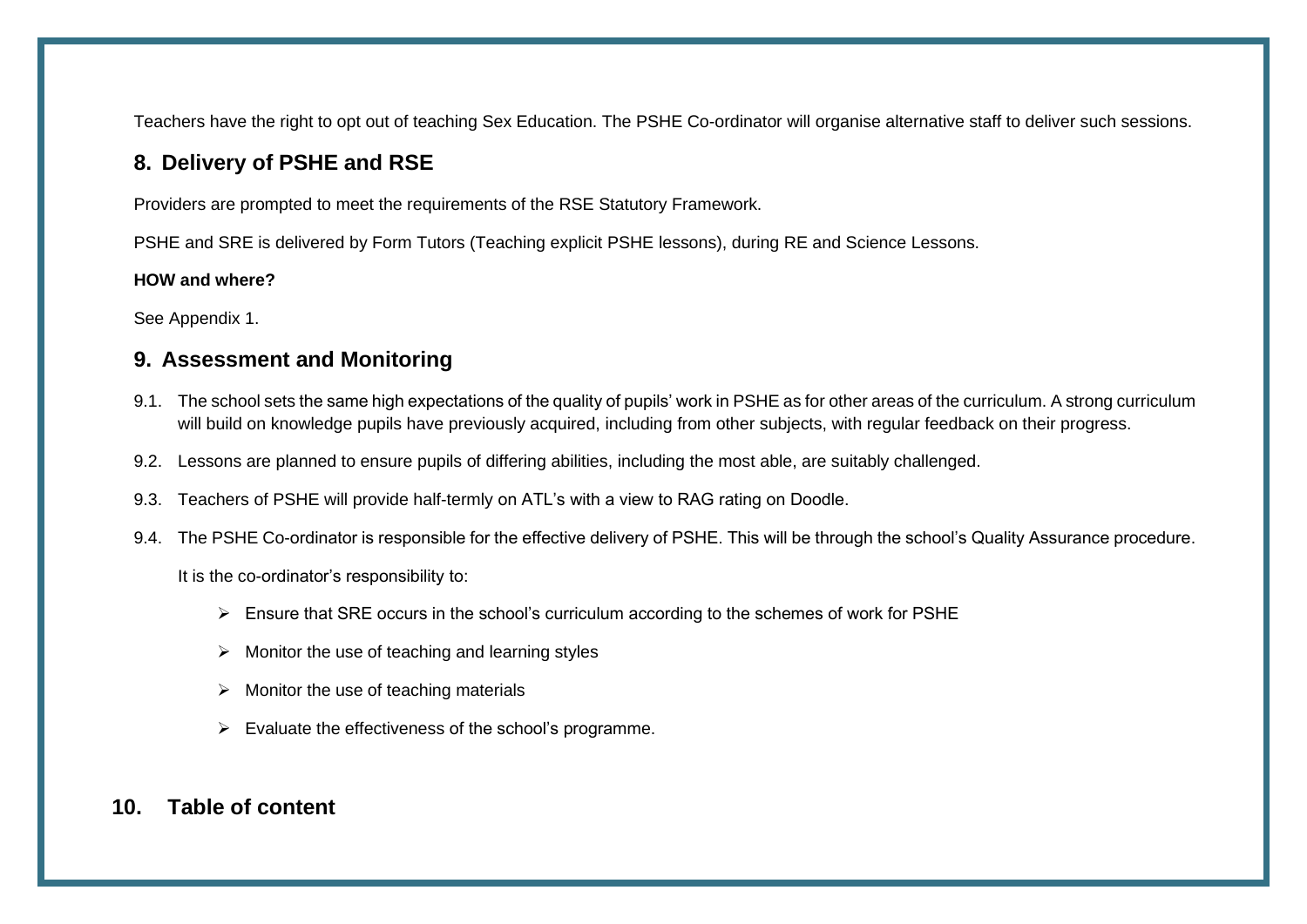|                   | <b>Half Term 1</b>                                                                                                                                                                                                                                                                                                                                                                                                                                                                                                                                                                                                                                                                                                                                                                                                                          | <b>Half Term 2</b>                                                                                                                                                                                                                                                                                                                                                                                                                                                                                                                                                                                             |
|-------------------|---------------------------------------------------------------------------------------------------------------------------------------------------------------------------------------------------------------------------------------------------------------------------------------------------------------------------------------------------------------------------------------------------------------------------------------------------------------------------------------------------------------------------------------------------------------------------------------------------------------------------------------------------------------------------------------------------------------------------------------------------------------------------------------------------------------------------------------------|----------------------------------------------------------------------------------------------------------------------------------------------------------------------------------------------------------------------------------------------------------------------------------------------------------------------------------------------------------------------------------------------------------------------------------------------------------------------------------------------------------------------------------------------------------------------------------------------------------------|
| Year <sub>7</sub> | Health & Well-being & RSE: - In this half term pupils will be<br>investigating transition to help promote self-esteem & confidence,<br>sharing & building relationships. Pupils will make choices about<br>healthy eating, risks of alcohol, tobacco & other substances. Pupils<br>will learn how to manage puberty & learn about FGM and the<br>consequences. Pupils will also discuss on & offline friendships<br>including promotion of diversity, reacting to prejudice and bullying                                                                                                                                                                                                                                                                                                                                                    | RSEs & Living in the wider world: - In this half term pupils learn<br>about Citizenship and the importance of topical debate covering<br>British values including animal welfare, pupil's education and the<br>environment. Pupils investigate the problem of conflict and how<br>lives have changed since 9/11 & the Manchester bombings.<br>Talking about violent protest since the riots of 2011. Pupils also<br>learning about the Rule of Law including justice, democracy and<br>sentencing young people.                                                                                                |
| Year <sub>8</sub> | Living in the wider world & RSE & Health & Well Being: - In<br>the half term pupils build upon their knowledge from year 7<br>about Citizenship and rights and responsibilities investigating<br>the ownership of animals and animal rights laws. The first aid<br>lesson. The use and abuse of animals and how it can be<br>tackled. Pupils create and campaign for their own charity whilst<br>exploring how current UK charities help those underprivileged.<br>In the RSE section pupils explore the start of a healthy<br>relationship and gain the tools to recognise different<br>relationships and how to protect themselves if they get into<br>trouble. Contraception is introduced to ensure pupils have a<br>basic understanding of the meaning. Pupils build upon their<br>knowledge from year 7 regarding smoking and illegal | RSE and Living in the wider world: In this half term pupils study<br>the Citizenship aspect of Democracy and British values whilst<br>incorporating RSE. Building on terrorism from Yr7 pupils are<br>challenged to think what a terrorist might look like, addressing<br>stereotypical views that all terrorists are Muslim and looking at the<br>IRA and current white supremacist views. Understanding the<br>need for basic human rights. Pupils investigate the diversity of the<br>UK and how to promote tolerance. Finally looking at the<br>governance of the UK from Parliament to the local council. |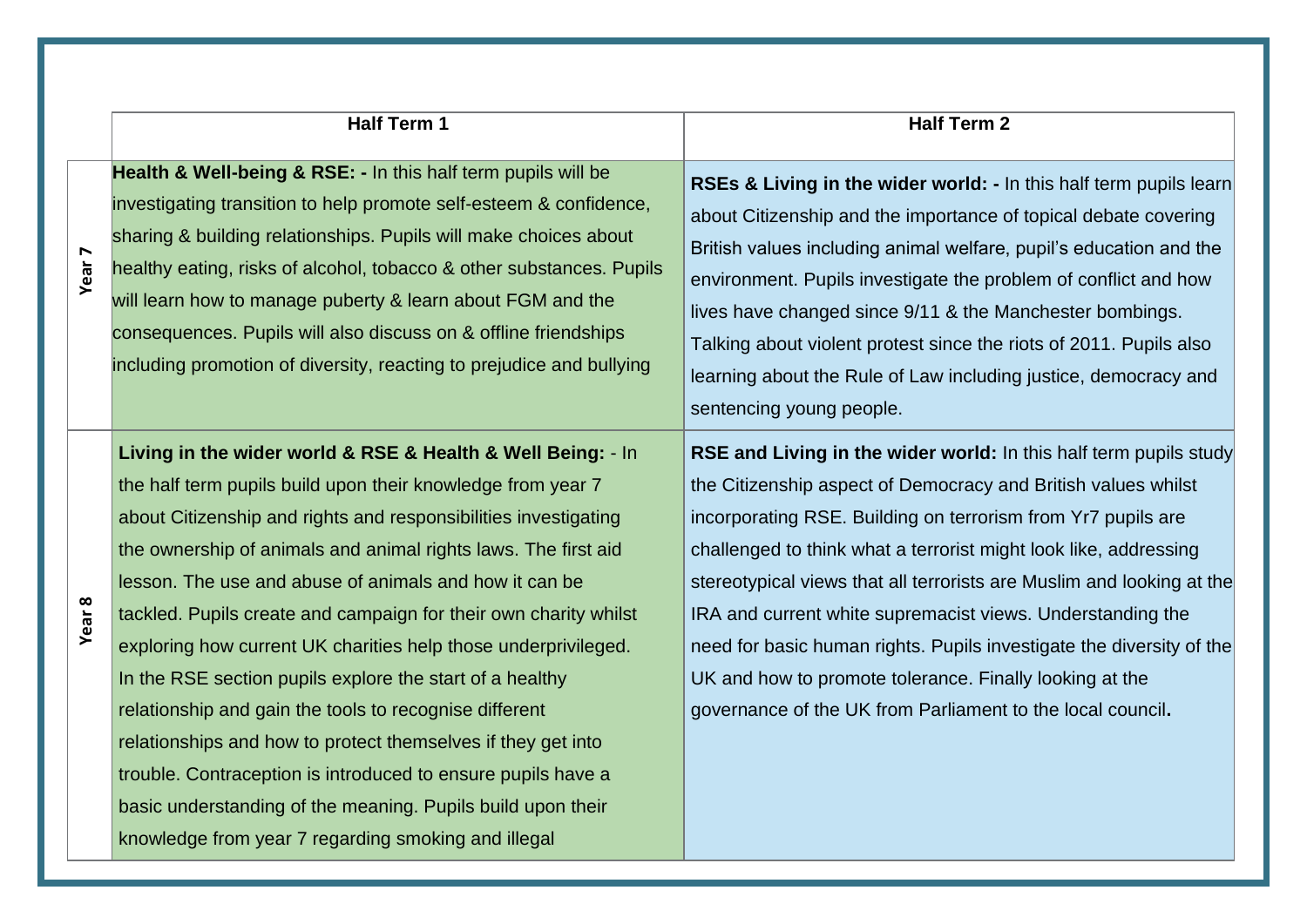#### substances.

**Year 9**

**Health and Well-being, living in the wider world and RSE -**  Pupils in this half term cover issues from bullying to disability and how to promote tolerance building on the year 7 & 8 content. Pupils explore how relationships with those who are disabled are often crowded by prejudice and how this can be overcome. In RSE pupils discuss and learn about the myths surrounding having sex and a healthy sexual relationship. Pupils have a practical lesson with a condom demonstration and are signposted where to get help, especially if there is a teenage pregnancy. Pupils then discuss the issue of cannabis and whether it should be legalised or not whilst looking at the consequences of any drug use building on their previous 2 years. Finally, CIAG pupils investigate the possibility of future GCSEs.

**Living in the Wider word and RSE and Healthy Lifestyles: -** Pupils in this half term are consolidating their British values and Citizenship topics including the radicalisation of young people and how this can be prevented through having a positive relationship with school, family and friends. To investigate the local crime of Sophie Lancaster and stamp out prejudice and hatred. Also to conclude the work on discrimination through racism and local football matches. Pupils then focus on Islamophobia and how to be non-prejudicial and respect everyone. RSE focuses on the law relating to sexting, up skirting, online grooming and uploading naked selfies.

**Year 10 Health & Well-being & RSE & Living in the wider world: -** In this half term pupils will be focused on becoming more independent and resilient people by investigating the role of the social media in their lives as role models/ sources of information and how best to deal

**RSE & Living in the wider world: -** In this half term pupils start by exploring the working world and how they can get the best from work experience. RSE building on the work done in year 9 how might a teenage pregnancy workout, what are the